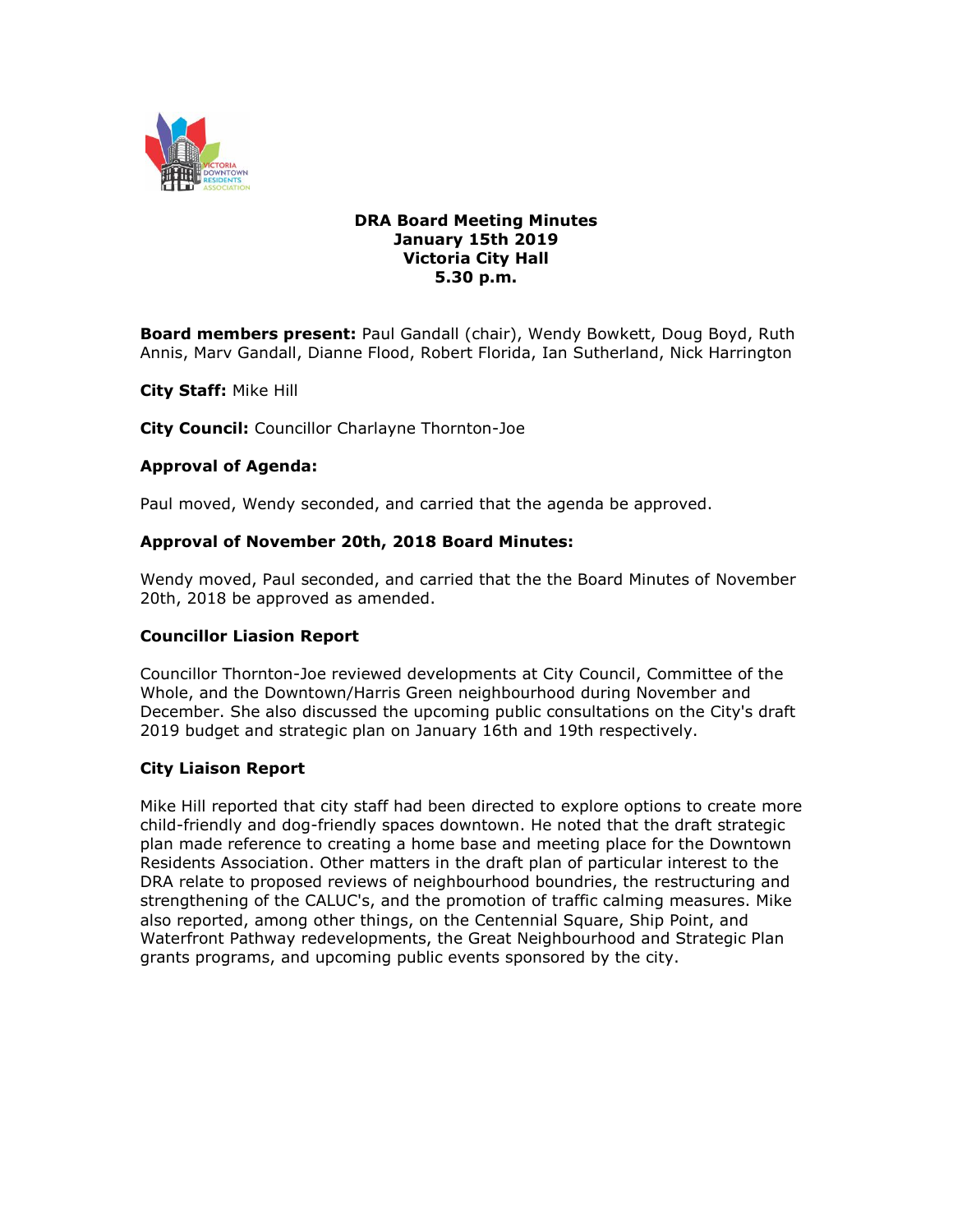# **A. Standing Committee Reports**

## **Land Use Committee**

Ian reported.

a) Interim Inclusive Housing and Density Bonus Policy - Ian will be attending the stakeholder meeting on January 24th. He said the existing policy completely failed to capture the uplift in land value from added density granted to developers which ranged from \$5-12sf in Victoria compared to \$60-140sf in other BC jurisidictions. Ian also criticized the Council decision to divert the very limited revenue raised through CAC's from community amenities into affordable housing funds.

b) Pacific Mazda/Firehall site - A meeting with the applicant, Jawl Residential, and Mayor Helps took place on January 8th.

c) Old Town Design Guideline - A draft has been presented to the public.

d) Centennial Square Refurbishment - There has been no response from Bridget Frewer since November 12th.

## **Community Development Committee**

Wendy reported.

a) Christmas Cocktails – The event was held on Tuesday December 18th at Zambri's.

b) Committee business - A CDC planning meeting was held on January 8th. A new CDC chair will be needed after the AGM.

c) VicMatters TRC – Wendy and Charlyane will meet before presenting ideas to the committee and the board.

## **Governance Committee**

Wendy reported.

a) Self-governance policies - The policies were reviewed, amended, and approved by email.

# **B. Ad Hoc Committee Reports**

### **Membership Committee**

Nil report.

### **Communications Committee**

Nil report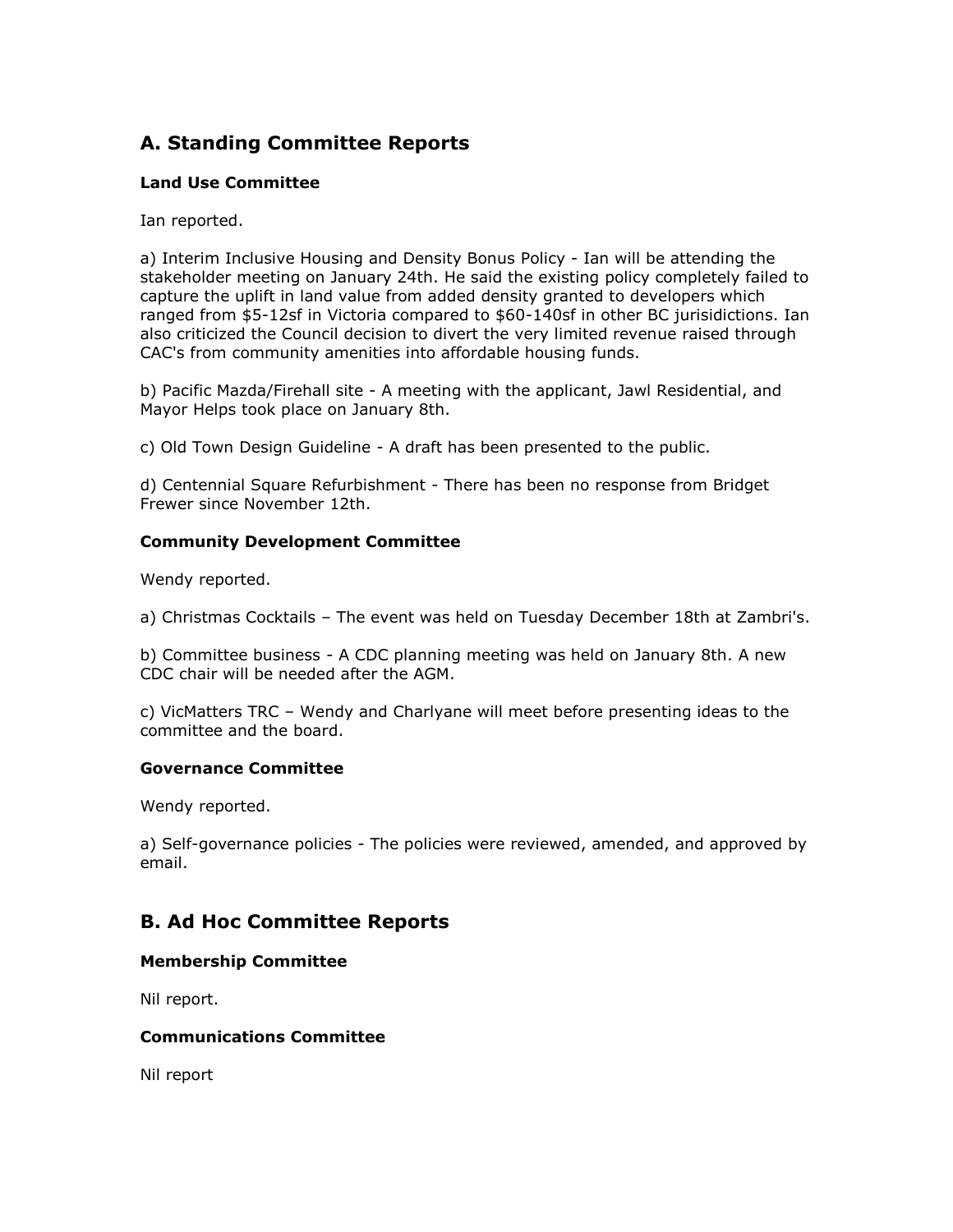## **Budget Committee**

Nil report

## **C. External Committee Reports**

## **Victoria Community Association Network**

Paul reported that VCAN is currently considering issues related to it's own governance structure/terms of reference and indicated that he would keep the board apprised of developments.

## **900 Block Pandora Good Neighbours Association**

Nil report.

## **Late Night Action Committee**

Paul reported that the DRA's Late Night Bus Service letter was picked up by a number of media outlets and the initiative that the letter was supporting was subsequently adopted by BC Transit for roll out next fall.

## **D. Business Arising from Minutes**

### **2019 DRA AGM**

Marv reported.

a) AGM package - The AGM package is ready to be sent to members. It consists of the Agenda, Treasurer's Report, 2018 minutes, committee reports, and board biographies. The covering letter would invite members to stand for election to the new board.

b) AGM format - Alloted times are approximate: setup at the VEC (30 minutes); Welcoming remarks, approval of the agenda and 2018 minutes (10 minutes); President's Report (10 minutes); Treasurer's Report and Budget (10 minutes); Questions/comments on written committee reports (10 minutes); Election to board (10 minutes).

c) Panel discussion - The panel discussion on "Which way Victoria? The housing crisis and the debate over city policy" will begin at 7 following a 20 minute break after the AGM. Panelists are Ben Isitt, Kathy Hogan, and Ian Sutherland. Paul will introduce the panel and format and moderate following the sudden withdrawal of Maurine Karagianis for family-related reasons.

Prepared questions will be emailed to the panelists immediately following the board meeting. There will be five rounds of questions. Panelists will have 9 minutes each to respond. An additional round will allow the panelists 3 minutes each for summing up and/or rebuttal.